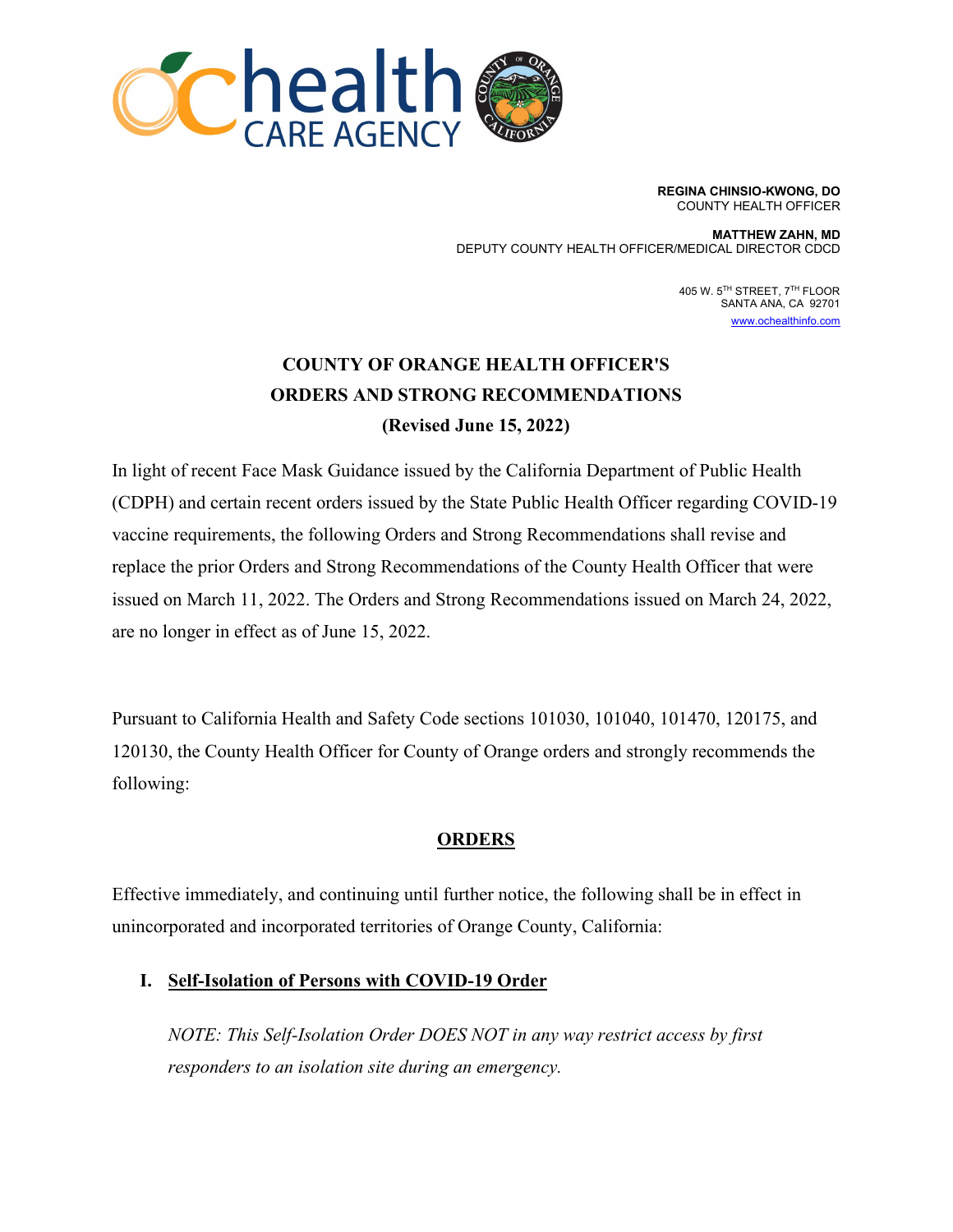1. Persons who are symptom-free but test positive for COVID-19.

If you do not have any COVID-19 symptoms (as defined below in this Order) but test positive for COVID-19, you shall immediately isolate yourself in your home or another suitable place for at least 5 days from the date you test positive and may end your self-isolation after day 5:

- If you continue not having any COVID-19 symptoms and a diagnostic specimen collected on day 5 or later tests negative.
	- o While an antigen test, nucleic acid amplification test (NAAT), or LAMP test are acceptable, use of an antigen test is recommended. Use of Over-the-Counter tests are also acceptable to end isolation.

### Exceptions.

- 1) If you are unable or choose not to test on day 5 or after, or if you test positive after day 5, you shall continue your self-isolation through day 10 from the date of your initial positive test and may end your self-isolation after 10 days from the date of your initial positive test.
- 2) If you develop COVID-19 symptoms during the time of your self-isolation, you shall isolate yourself for at least 10 days from the date of symptom(s) onset. You may end your self-isolation sooner if a diagnostic specimen collected on day 5 (or later) from the date of symptom(s) onset tests negative.

All persons who test positive for COVID-19 should continue to wear a well-fitting mask at all times around other people through day 10.

**2.** Persons who have COVID-19 symptoms.

If you have COVID-19 symptoms, you shall immediately isolate yourself in your home or another suitable place for 10 days from the date of your symptom(s) onset and may end your self-isolation sooner under any of the following conditions:

• If a diagnostic specimen collected as early as the date of your symptom(s) onset tests negative.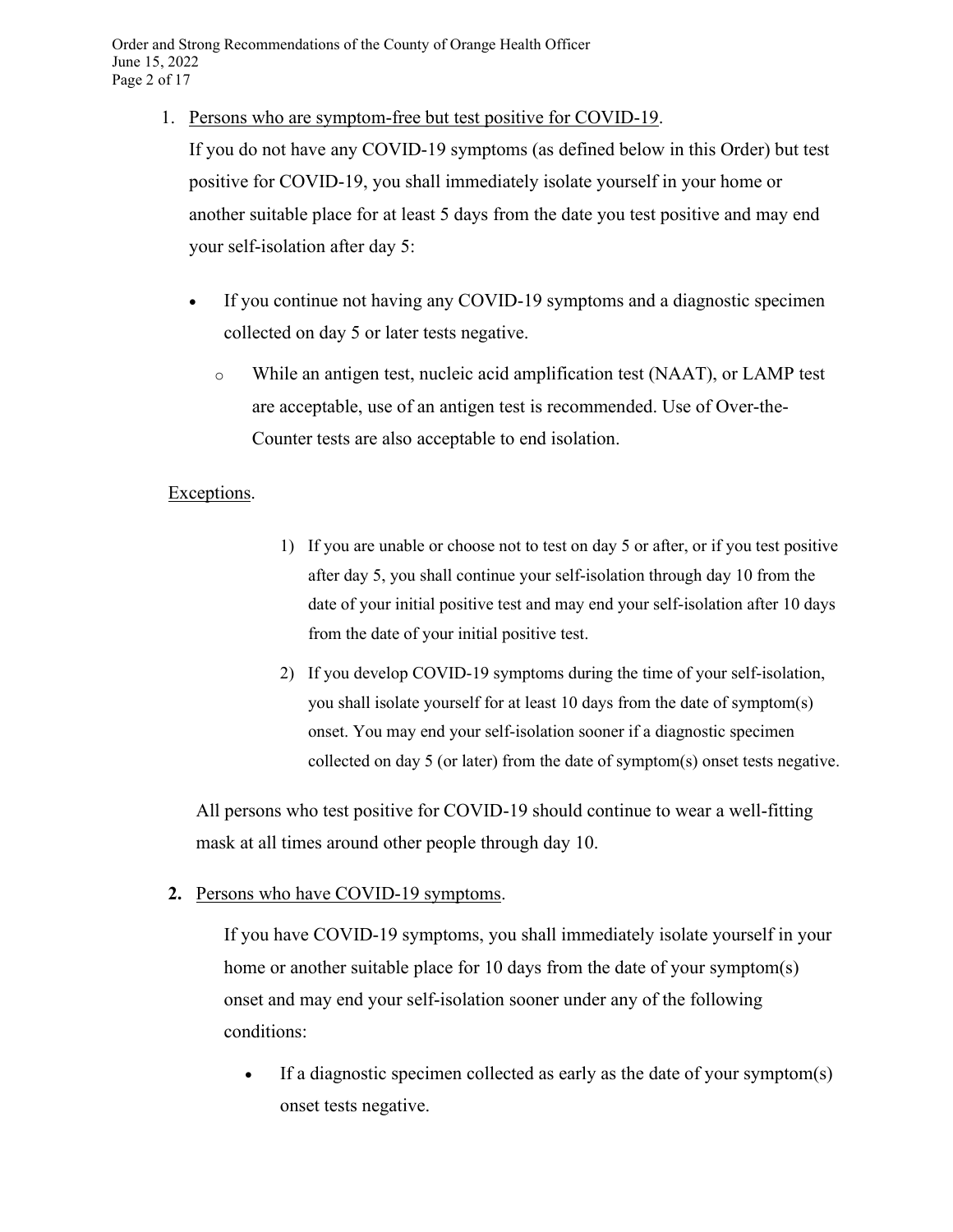- **II.** While an antigen test, nucleic acid amplification test (NAAT), or LAMP test are acceptable, use of an antigen test is recommended. Use of Over-the-Counter tests are also acceptable to end isolation.
	- Note: A negative PCR or antigen test collected on day 1-2 of symptom onset should be repeated in 1-2 days to confirm negative status. While isolation may end after the first negative test, it is strongly recommended to end isolation upon negative results from the repeat test.

**III.**If you obtain an alternative diagnosis from a healthcare provider.

#### Exception:

If you have COVID-19 symptoms and test positive for COVID-19, you shall isolate yourself for at least 10 days from the date of symptom(s) onset. You may end your self-isolation sooner if a diagnostic specimen collected on day 5 (or later) from the date of symptom(s) onset tests negative.

You are not required to self-isolate for more than 10 days from the date of your COVID-19 symptom(s) onset regardless of whether your symptoms are present on Day 11.

All persons who have COVID-19 symptoms should continue to wear a well-fitting mask at all times around other people through at least Day 10.

Additional Considerations for Self-Isolation.

- A person who is self-isolated may not leave his or her place of isolation except to receive necessary medical care.
- If a more specific and individualized isolation order is issued by the County Health Officer for any county resident, the resident shall follow the specific order instead of the order herein.
- People who are severely ill with COVID-19 might need to stay in self-isolation longer than 5 days and up to 20 days after symptoms first appeared. People with weakened immune systems should talk to their healthcare provider for more information.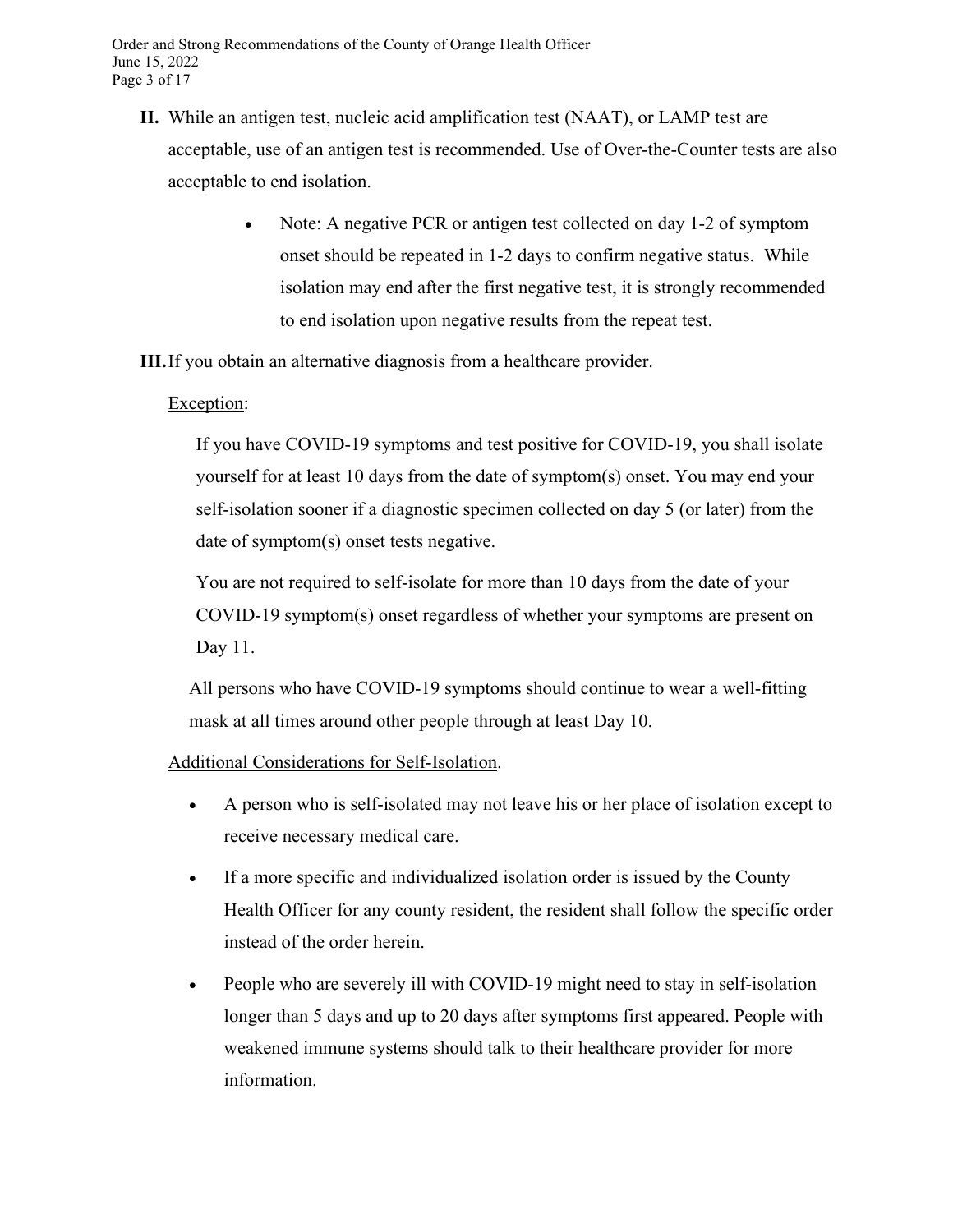- Rebound: Regardless of whether an individual has been treated with an antiviral agent, risk of transmission during COVID-rebound can be managed by following CDC's guidance on isolation [\(https://www.cdc.gov/coronavirus/2019-ncov/your](https://www.cdc.gov/coronavirus/2019-ncov/your-health/quarantine-isolation.html)[health/quarantine-isolation.html\)](https://www.cdc.gov/coronavirus/2019-ncov/your-health/quarantine-isolation.html). An individual with rebound may end reisolation after 5 full days of isolation with resolution of their fever for 24 hours without the use of fever-reducing medication and if symptoms are improving. The individual should wear a mask for a total of 10 days after rebound symptoms started.
	- o More information can be found at [https://www.cdph.ca.gov/Programs/OPA/Pages/CAHAN/CAHAN](https://www.cdph.ca.gov/Programs/OPA/Pages/CAHAN/CAHAN-Paxlovid-Recurrence-06-07-22.aspx) [-Paxlovid-Recurrence-06-07-22.aspx.](https://www.cdph.ca.gov/Programs/OPA/Pages/CAHAN/CAHAN-Paxlovid-Recurrence-06-07-22.aspx)

**Timing for "Day 0"-** As noted in [CDPH Isolation and Quarantine Q&A,](https://www.cdph.ca.gov/Programs/CID/DCDC/Pages/COVID-19/Isolation-Quarantine-QA.aspx) the 5-day clock for isolation period starts on the date of symptom onset or (day 0) for people who test positive after symptoms develop, or initial test positive date (day 0) for those who remain asymptomatic. If an asymptomatic person develops symptoms, and test positive, date of symptom onset is day 0.



Note: In workplaces, employers and employees are subject to the Isolation and quarantine requirements as stated in the CalOSHA COVID-19 Emergency Temporary Standards (ETS) as modified by the Governor's Executive Order N-5-22 or in some workplaces the Cal/OSHA Aerosol transmissible Diseases (ATD) Standard. Information about CalOSHA COVID-19 Emergency Temporary Standards (ETS) can be found at [https://www.dir.ca.gov/dosh/coronavirus.](https://www.dir.ca.gov/dosh/coronavirus)

### Definition.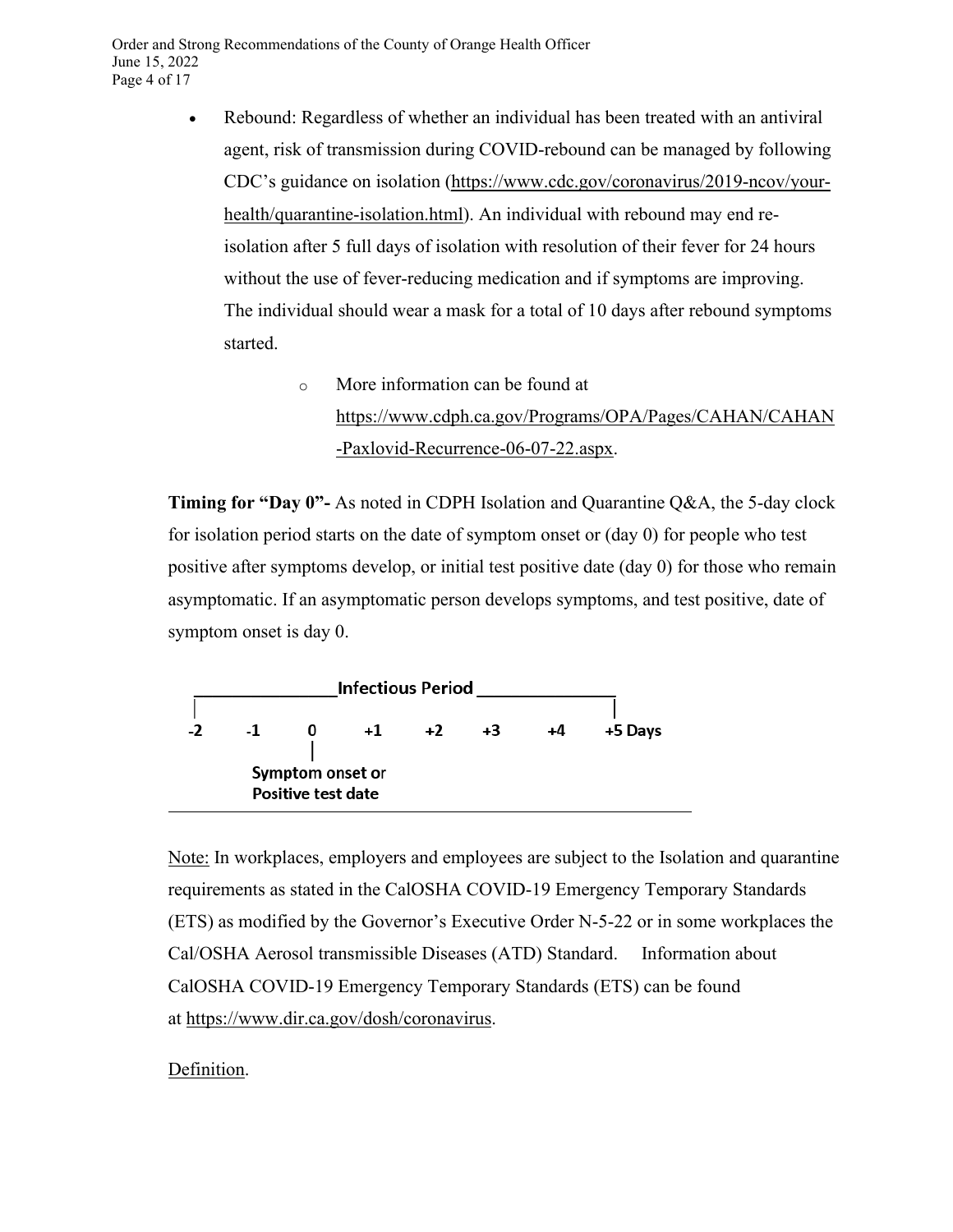Whenever the term "symptom" or "*COVID-19 symptom*" is used, it shall mean COVID-19 symptom. People with COVID-19 have had a wide range of symptoms reported – ranging from mild symptoms to severe illness. Symptoms may appear 2-14 days after exposure to the virus. Anyone can have mild to severe symptoms. People with these symptoms may have COVID-19:

- Fever or chills
- Cough
- Shortness of breath or difficulty breathing
- Fatigue
- Muscle or body aches
- Headache
- New loss of taste or smell
- Sore throat
- Congestion or runny nose
- Nausea or vomiting
- Diarrhea
- The list above does not include all possible symptoms.

## **IV.Face-Coverings/Masks:**

To help prevent the spread of droplets containing COVID-19, all County residents and visitors are required to wear face coverings in accordance with the Guidance for the Use of Face Coverings issued by CDPH, dated April 20, 2022. The Guidance is attached herein as Attachment "**A**" and can be found at:

# **A:** [https://www.cdph.ca.gov/Programs/CID/DCDC/Pages/COVID-19/guidance-for](https://www.cdph.ca.gov/Programs/CID/DCDC/Pages/COVID-19/guidance-for-face-coverings.aspx)[face-coverings.aspx.](https://www.cdph.ca.gov/Programs/CID/DCDC/Pages/COVID-19/guidance-for-face-coverings.aspx)

Masks are required for all individuals in the following indoor settings, regardless of vaccination status:

- Emergency shelters and cooling and heating centers.
- Healthcare settings (applies to all healthcare settings, including those that are not covered by State Health Officer Order issued on July 26, 2021).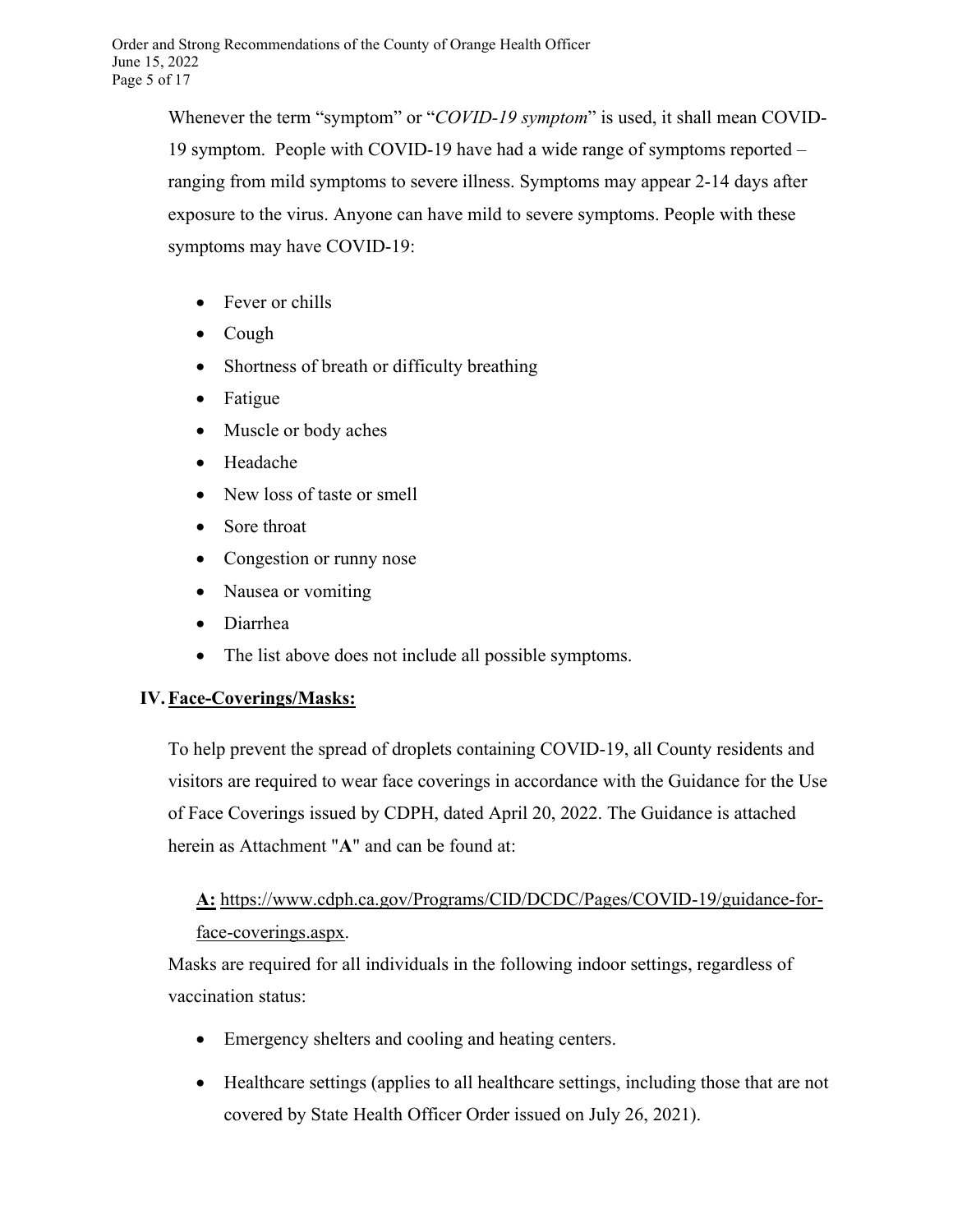Order and Strong Recommendations of the County of Orange Health Officer June 15, 2022 Page 6 of 17

- Local correctional facilities and detention centers.
- Long Term Care Settings & Adult and Senior Care Facilities.

#### NOTE:

1) When using public transit, individuals shall follow the guidance and requirements set by the Federal government. More information about the guidance on public transportation can be found at [https://www.cdc.gov/quarantine/masks/face-masks-public](https://www.cdc.gov/quarantine/masks/face-masks-public-transportation.html)[transportation.html.](https://www.cdc.gov/quarantine/masks/face-masks-public-transportation.html)

2) In workplaces, employers are subject to the Cal/OSHA COVID-19 Prevention Emergency Temporary Standards (ETS) or in some workplaces the Cal/OSHA Aerosol Transmissible Diseases (ATD) Standard (PDF) and should consult those regulations for additional applicable requirements, as modified by the Governor's Executive Order N-5- 22. Additional information about how CDPH isolation and quarantine guidance affects ETS-covered workplaces may be found in Cal/OSHA FAQs.

3) In accordance with State Health Officer Order, issued on July 26, 2021, and found at [https://www.cdph.ca.gov/Programs/CID/DCDC/Pages/COVID-19/Order-of-the-State-](https://www.cdph.ca.gov/Programs/CID/DCDC/Pages/COVID-19/Order-of-the-State-Public-Health-Officer-Unvaccinated-Workers-In-High-Risk-Settings.aspx)[Public-Health-Officer-Unvaccinated-Workers-In-High-Risk-Settings.aspx,](https://www.cdph.ca.gov/Programs/CID/DCDC/Pages/COVID-19/Order-of-the-State-Public-Health-Officer-Unvaccinated-Workers-In-High-Risk-Settings.aspx) in certain healthcare situations or settings, surgical masks are required.

No person shall be prevented from wearing a mask as a condition of participation in an activity or entry into a business.

#### Exemptions to masks requirements.

- The following individuals are exempt from this mask order:
	- o Persons younger than two years old.
	- $\circ$  Persons with a medical condition, mental health condition, or disability that prevents wearing a mask. This includes persons with a medical condition for whom wearing a mask could obstruct breathing or who are unconscious, incapacitated, or otherwise unable to remove a mask without assistance.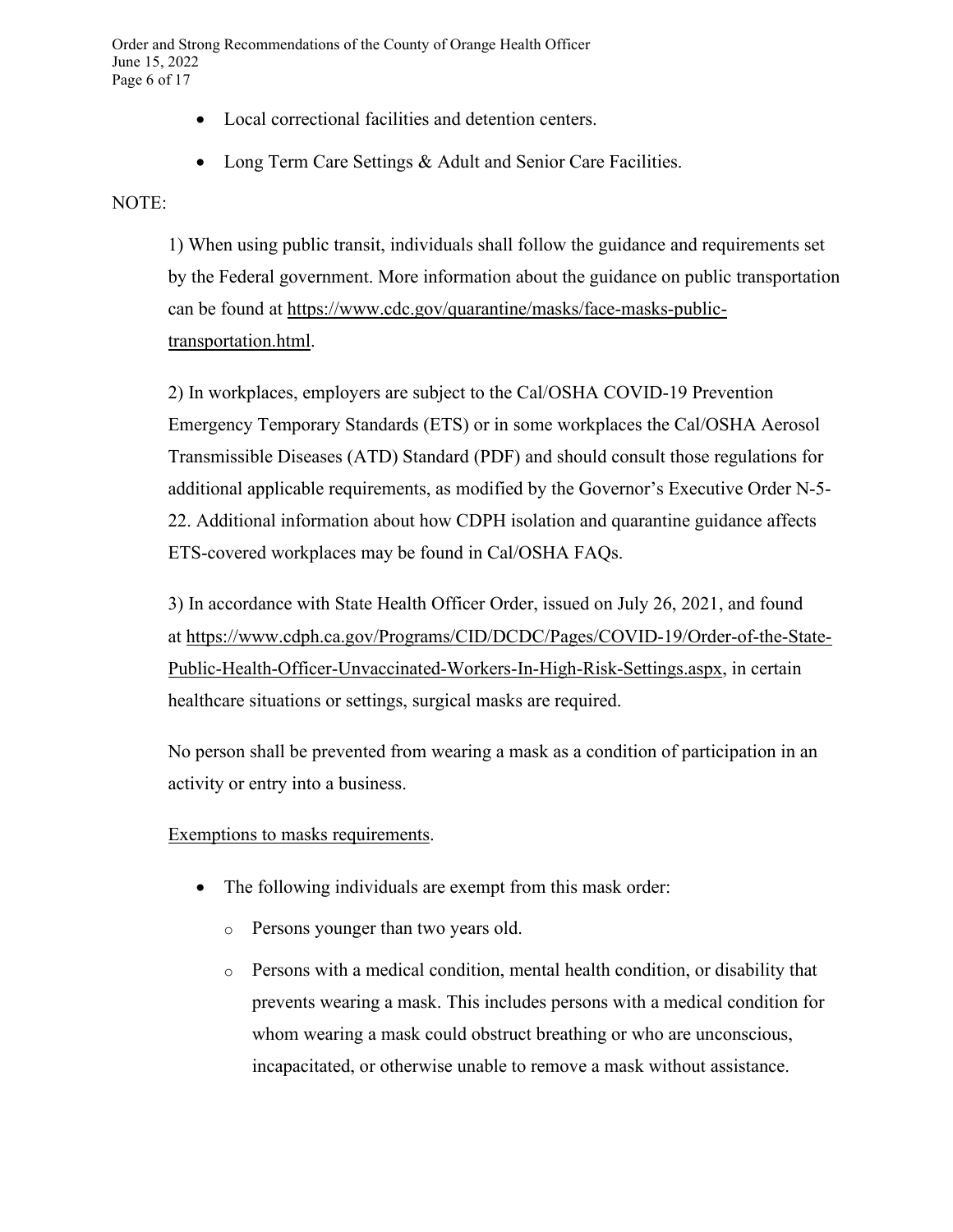- o Persons who are hearing impaired, or communicating with a person who is hearing impaired, where the ability to see the mouth is essential for communication.
- o Persons for whom wearing a mask would create a risk to the person related to their work, as determined by local, state, or federal regulators or workplace safety guidelines.
- o Additional exceptions to masking requirements in high-risk settings can be found at https://www.cdph.ca.gov/Programs/CID/DCDC/Pages/COVID-19/Face-Coverings-QA.aspx.

### **V. Health Care Workers COVID-19 Vaccine Requirement Order**:

To help prevent transmission of COVID-19, all workers who provide services or work in facilities described below shall comply with the COVID-19 vaccination and booster dose requirements as set forth in the February 22, 2022, State Health Officer Order. A copy of the State Health Officer Order is attached herein as Attachment "**B**" and can be found at the following link:

**B:** [https://www.cdph.ca.gov/Programs/CID/DCDC/Pages/COVID-19/Order-of-the-](https://www.cdph.ca.gov/Programs/CID/DCDC/Pages/COVID-19/Order-of-the-State-Public-Health-Officer-Health-Care-Worker-Vaccine-Requirement.aspx)[State-Public-Health-Officer-Health-Care-Worker-Vaccine-Requirement.aspx](https://www.cdph.ca.gov/Programs/CID/DCDC/Pages/COVID-19/Order-of-the-State-Public-Health-Officer-Health-Care-Worker-Vaccine-Requirement.aspx)

Facilities covered by this order include:

- General Acute Care Hospitals
- Skilled Nursing Facilities (including Subacute Facilities)
- Intermediate Care Facilities
- Acute Psychiatric Hospitals
- Adult Day Health Care Centers
- Program of All-Inclusive Care for the Elderly (PACE) and PACE Centers
- Ambulatory Surgery Centers
- Chemical Dependency Recovery Hospitals
- Clinics & Doctor Offices (including behavioral health, surgical)
- Congregate Living Health Facilities
- Dialysis Centers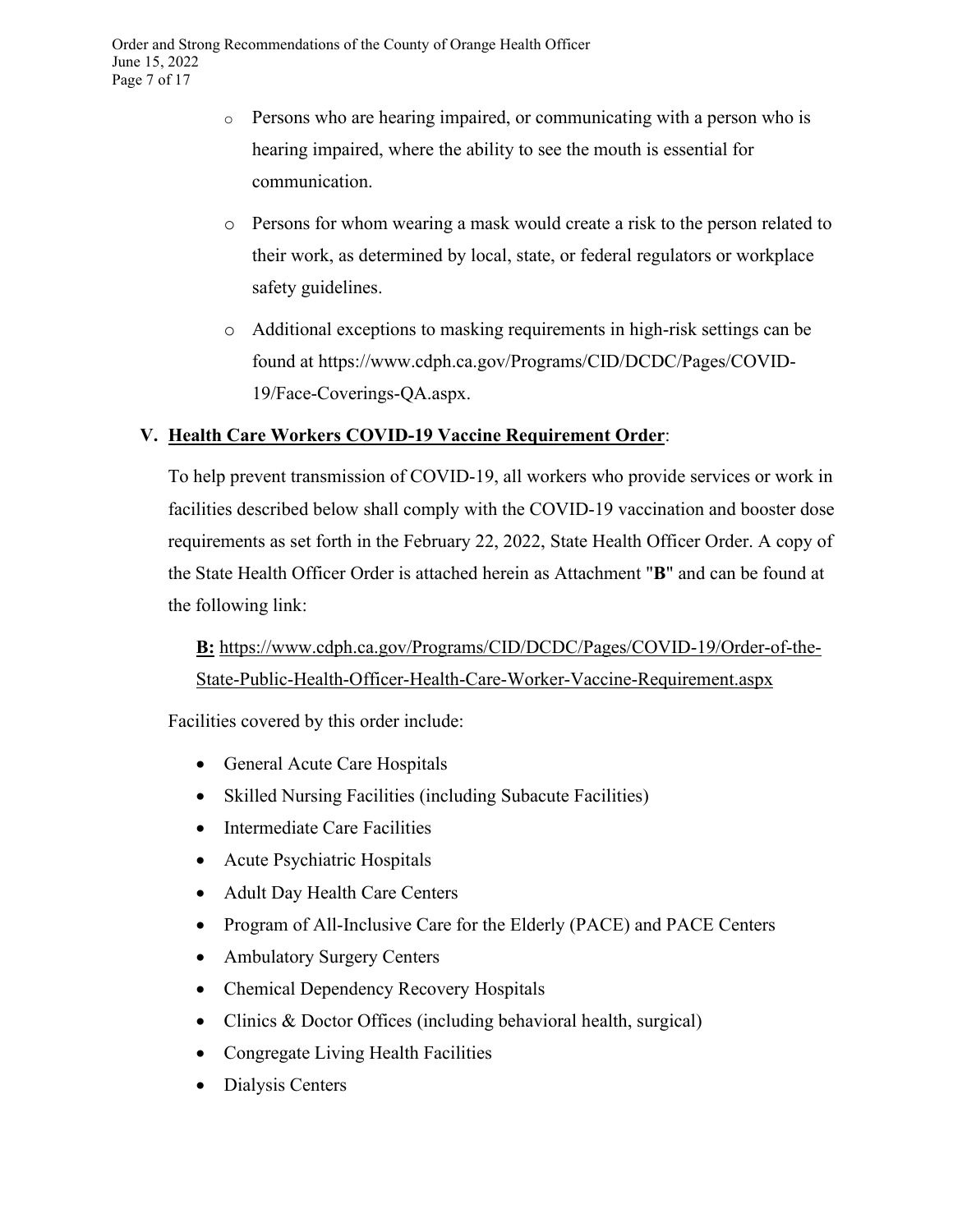- Hospice Facilities
- Pediatric Day Health and Respite Care Facilities
- Residential Substance Use Treatment and Mental Health Treatment Facilities
- o. The word, "worker," as used in this Order shall have the same meaning as defined in the State Health Officer's Order, dated December 22, 2021.

## **VI.Requirements and Guidance for Specific Facilities**

# **Requirements for COVID-19 Vaccination Status Verification, COVID-19 Testing, and Masking for Certain Facilities**.

To help prevent transmission of COVID-19, all facilities described below shall comply with the State Health Officer Order, issued on July 26, 2021 and effective August 9, 2021. A copy of the State Health Officer Order is attached herein as Attachment "**C**" and can be found at the following link:

**C:** [https://www.cdph.ca.gov/Programs/CID/DCDC/Pages/COVID-19/Order-of-the-](https://www.cdph.ca.gov/Programs/CID/DCDC/Pages/COVID-19/Order-of-the-State-Public-Health-Officer-Unvaccinated-Workers-In-High-Risk-Settings.aspx)[State-Public-Health-Officer-Unvaccinated-Workers-In-High-Risk-Settings.aspx](https://www.cdph.ca.gov/Programs/CID/DCDC/Pages/COVID-19/Order-of-the-State-Public-Health-Officer-Unvaccinated-Workers-In-High-Risk-Settings.aspx)

Facilities covered by this order include:

- Acute Health Care and Long-Term Care Settings:
	- o General Acute Care Hospitals
	- o Skilled Nursing Facilities (including Subacute Facilities)
	- o Intermediate Care Facilities
- High-Risk Congregate Settings:
	- o Adult and Senior Care Facilities
	- o Homeless Shelters
	- o State and Local [Correctional](https://www.cdc.gov/coronavirus/2019-ncov/community/correction-detention/guidance-correctional-detention.html#infection-control) Facilities and Detention Centers
- Other Health Care Settings:
	- o Acute Psychiatric Hospitals
	- o Adult Day Health Care Centers
	- o Adult Day Programs Licensed by the California Department of Social Services
	- o Program of All-Inclusive Care for the Elderly (PACE) and PACE Centers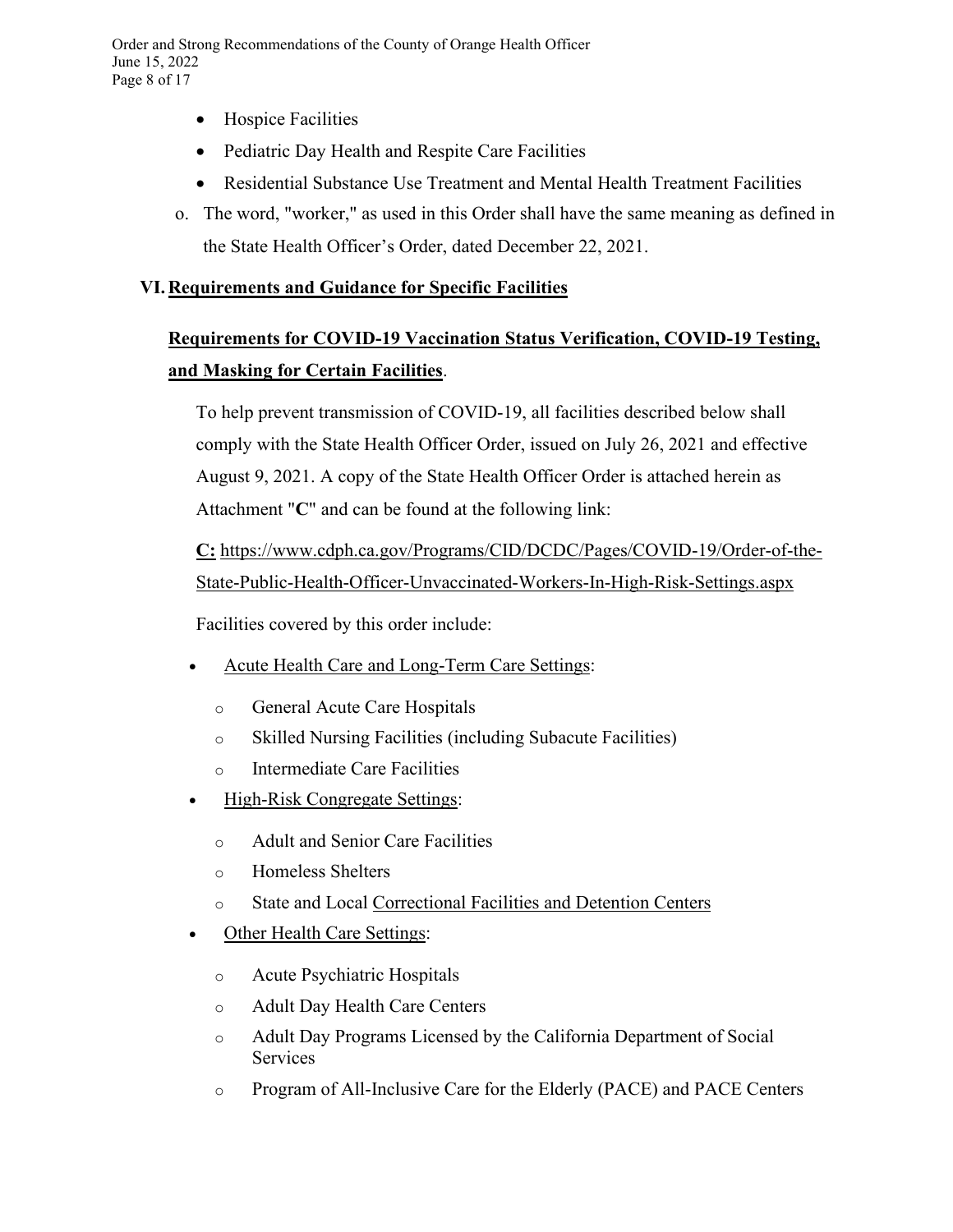- o Ambulatory Surgery Centers
- o Chemical Dependency Recovery Hospitals
- o Clinics & Doctor Offices (including behavioral health, surgical)
- o Congregate Living Health Facilities
- o Dental Offices
- o Dialysis Centers
- o Hospice Facilities
- o Pediatric Day Health and Respite Care Facilities
- o Residential Substance Use Treatment and Mental Health Treatment Facilities

# **1. Requirements for COVID-19 Vaccine Status Verification and COVID-19 Testing for School Workers in Transitional Kindergarten through Grade 12**.

To prevent the further spread of COVID-19 in K-12 school settings, all public and private schools serving students in transitional kindergarten through grade 12 shall comply with the State Health Officer Order, effective August 11, 2021, regarding verification of COVID-19 vaccination status and COVID-19 testing of all workers. A copy of the State Health Officer Order is attached herein as Attachment "**D**" and can be found at the following link:

**D:** [https://www.cdph.ca.gov/Programs/CID/DCDC/Pages/COVID-19/Order-of-the-](https://www.cdph.ca.gov/Programs/CID/DCDC/Pages/COVID-19/Order-of-the-State-Public-Health-Officer-Vaccine-Verification-for-Workers-in-Schools.aspx)[State-Public-Health-Officer-Vaccine-Verification-for-Workers-in-Schools.aspx](https://www.cdph.ca.gov/Programs/CID/DCDC/Pages/COVID-19/Order-of-the-State-Public-Health-Officer-Vaccine-Verification-for-Workers-in-Schools.aspx)

This Order <u>does not apply</u> to (i) home schools, (ii) childcare settings, or (iii) higher education.

## **2. Local Correctional Facilities and Detention Centers Health Care Worker Vaccination Requirement**.

To prevent the further spread of COVID-19 in local correctional facilities and detention centers, all individuals identified in the State Health Officer Order, effective February 22, 2022, shall comply with the State Health Officer's Order with regards to obtaining COVID-19 vaccination and booster doses. A copy of the State Health Officer Order is attached herein as Attachment "**E**" and can be found at the following link: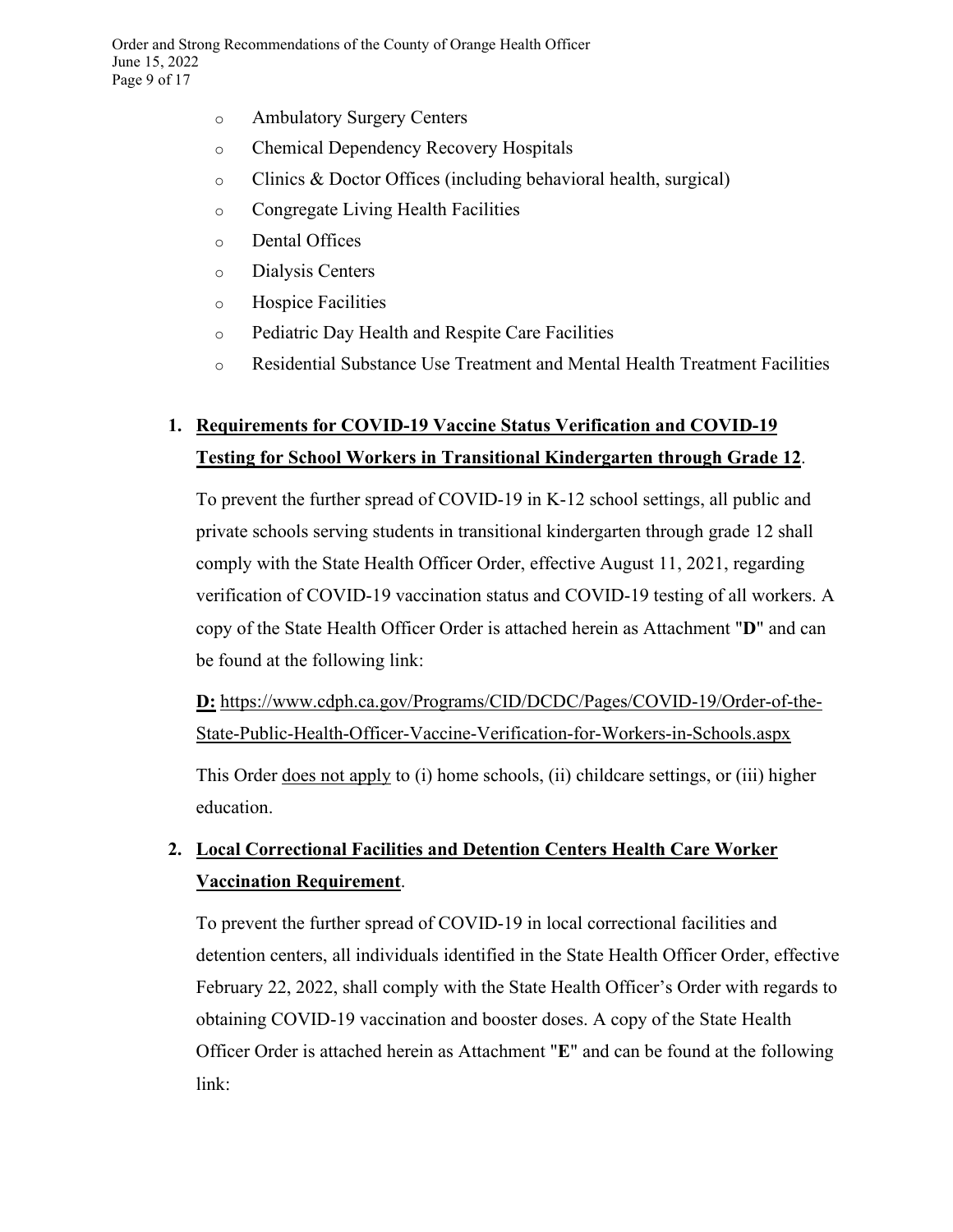**E:** [https://www.cdph.ca.gov/Programs/CID/DCDC/Pages/COVID-19/Order-of-the-](https://www.cdph.ca.gov/Programs/CID/DCDC/Pages/COVID-19/Order-of-the-State-Public-Health-Officer-Correctional-Facilities-and-Detention-Centers-Health-Care-Worker-Vaccination-Order.aspx)[State-Public-Health-Officer-Health-Care-Worker-Vaccine-Requirement.aspx](https://www.cdph.ca.gov/Programs/CID/DCDC/Pages/COVID-19/Order-of-the-State-Public-Health-Officer-Correctional-Facilities-and-Detention-Centers-Health-Care-Worker-Vaccination-Order.aspx)

### **3. Adult Care Facilities and Direct Care Worker Vaccination Requirements.**

To help prevent transmission of COVID-19, all individuals specified below shall comply with the COVID-19 vaccination and booster dose requirements as set forth in the February 22, 2022, State Health Officer Order. A copy of the State Health Officer Order is attached herein as Attachment "**F**" and can be found at the following link:

**F:** [https://www.cdph.ca.gov/Programs/CID/DCDC/Pages/COVID-19/Order-of-the-](https://www.cdph.ca.gov/Programs/CID/DCDC/Pages/COVID-19/Order-of-the-State-Public-Health-Officer-Adult-Care-Facilities-and-Direct-Care-Worker-Vaccine-Requirement.aspx)[State-Public-Health-Officer-Adult-Care-Facilities-and-Direct-Care-Worker-Vaccine-](https://www.cdph.ca.gov/Programs/CID/DCDC/Pages/COVID-19/Order-of-the-State-Public-Health-Officer-Adult-Care-Facilities-and-Direct-Care-Worker-Vaccine-Requirement.aspx)[Requirement.aspx](https://www.cdph.ca.gov/Programs/CID/DCDC/Pages/COVID-19/Order-of-the-State-Public-Health-Officer-Adult-Care-Facilities-and-Direct-Care-Worker-Vaccine-Requirement.aspx)

Individuals covered by this order include:

- All workers who provide services or work in Adult and Senior Care Facilities licensed by the California Department of Social Services;
- All in-home direct care services workers, including registered home care aides and certified home health aides, except for those workers who only provide services to a recipient with whom they live or who are a family member of the recipient for whom they provide services;
- All waiver personal care services (WPCS) providers, as defined by the California Department of Health Care Services, and in-home supportive services (IHSS) providers, as defined by the California Department of Social Services, except for those workers who only provide services to a recipient with whom they live or who are a family member of the recipient for whom they provide services;
- All hospice workers who are providing services in the home or in a licensed facility; and
- All regional center employees, as well as service provider workers, who provide services to a consumer through the network of Regional Centers serving individuals with developmental and intellectual disabilities, except for those workers who only provide services to a recipient with whom they live or who are a family member of the recipient for whom they provide services.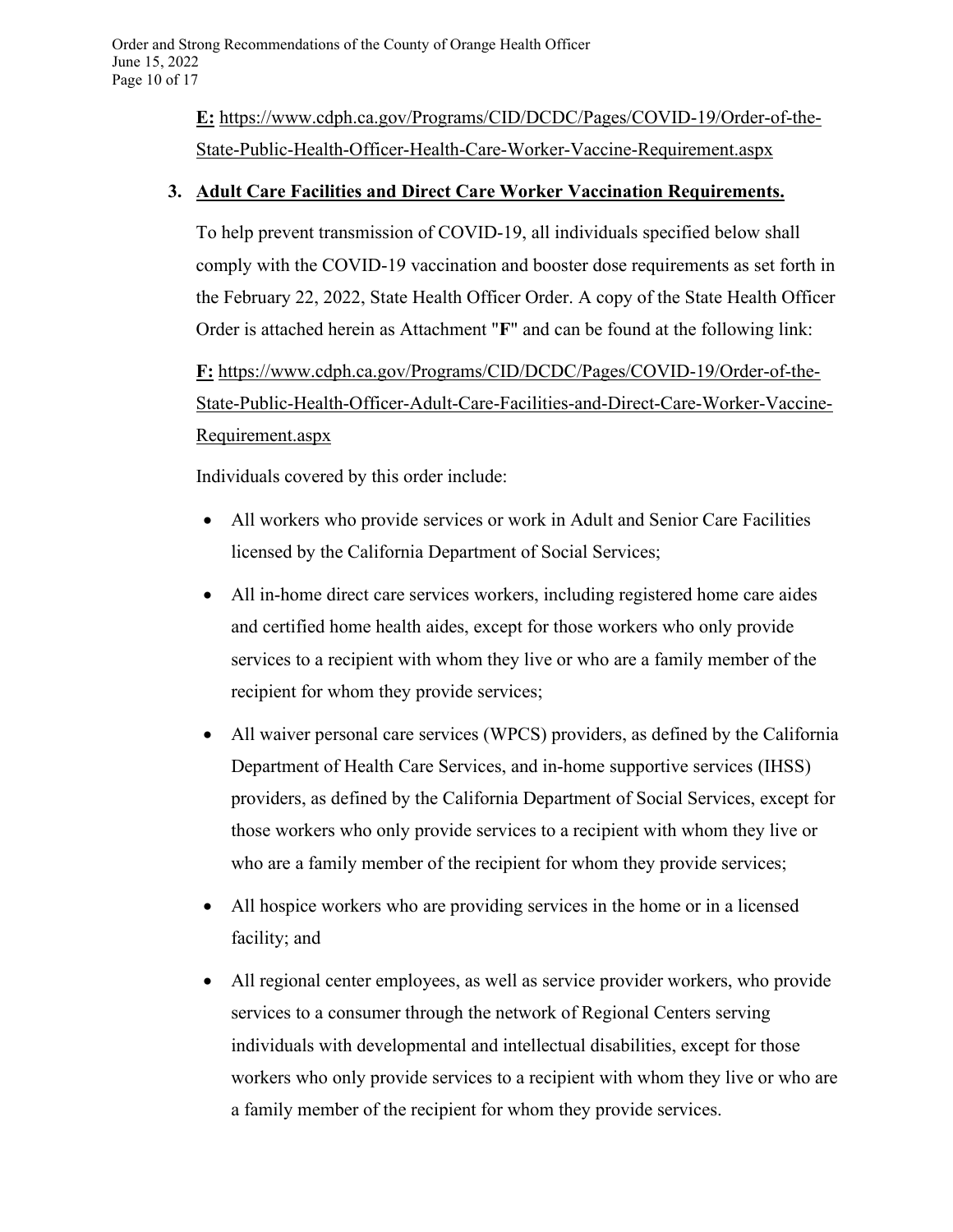#### **4. Requirements for Visiting Acute Health Care and Long-Term Care Settings**.

To help prevent transmission of COVID-19, all acute health care and long-term care settings shall comply with the indoor visitation requirements set forth in the State Health Officer issued February 7, 2022. A copy of the State Health Officer Order is attached herein as Attachment "**G**" and can be found at the following link:

**G**. [https://www.cdph.ca.gov/Programs/CID/DCDC/Pages/COVID-19/Order-of-the-](https://www.cdph.ca.gov/Programs/CID/DCDC/Pages/COVID-19/Order-of-the-State-Public-Health-Officer-Requirements-for-Visitors-in-Acute-Health-Care-and-Long-Term-Care-Settings.aspx)[State-Public-Health-Officer-Requirements-for-Visitors-in-Acute-Health-Care-and-](https://www.cdph.ca.gov/Programs/CID/DCDC/Pages/COVID-19/Order-of-the-State-Public-Health-Officer-Requirements-for-Visitors-in-Acute-Health-Care-and-Long-Term-Care-Settings.aspx)[Long-Term-Care-Settings.aspx](https://www.cdph.ca.gov/Programs/CID/DCDC/Pages/COVID-19/Order-of-the-State-Public-Health-Officer-Requirements-for-Visitors-in-Acute-Health-Care-and-Long-Term-Care-Settings.aspx)

### **V. Seasonal Flu Vaccination Order:**

### **Seasonal Flu Vaccination for Certain County Residents**.

All individuals who reside or work in Orange County and fall under one of the following categories, shall obtain the seasonal flu vaccination unless a medical or religious exemption applies: (i) current providers for congregate settings; (ii) current health care providers; and (iii) current emergency responders. However, nothing herein shall be construed as an obligation, on the part of employers, public or private, to require employees obtain the seasonal flu vaccination as a term or condition of employment.

- *Emergency responder* shall mean military or national guard; law enforcement officers; correctional institution personnel; fire fighters; emergency medical services personnel; physicians; nurses; public health personnel; emergency medical technicians; paramedics; emergency management personnel; 911 operators; child welfare workers and service providers; public works personnel; and persons with skills or training in operating specialized equipment or other skills needed to provide aid in a declared emergency; as well as individuals who work for such facilities employing these individuals and whose work is necessary to maintain the operation of the facility.
- *Health care provider* shall mean physicians; psychiatrists; nurses; nurse practitioners; nurse assistants; medical technicians; any other person who is employed to provide diagnostic services, preventive services, treatment services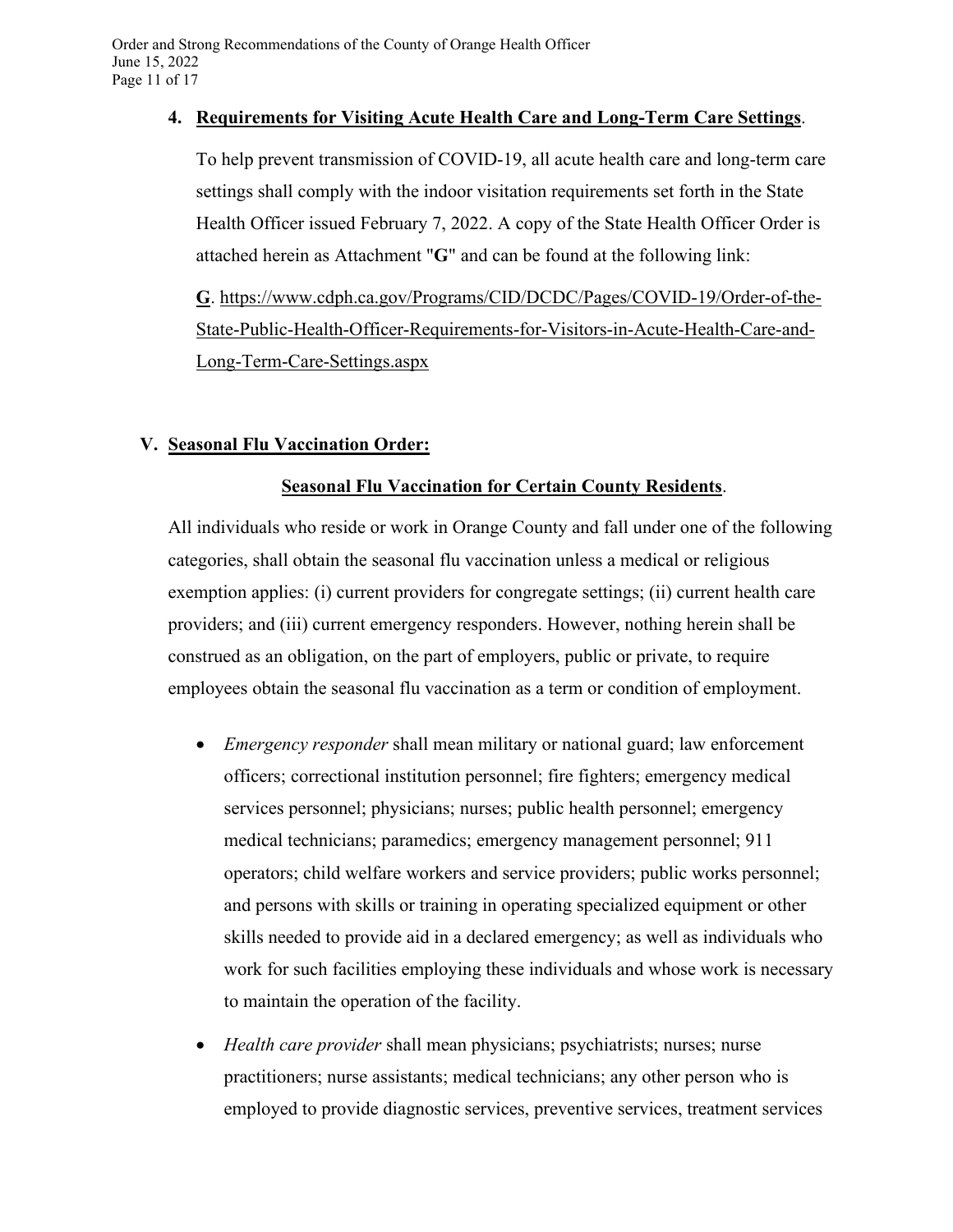or other services that are integrated with and necessary to the provision of patient care and, if not provided, would adversely impact patient care; and employees who directly assist or are supervised by a direct provider of diagnostic, preventive, treatment, or other patient care services; and employees who do not provide direct heath care services to a patient but are otherwise integrated into and necessary to the provision those services – for example, a laboratory technician who processes medical test results to aid in the diagnosis and treatment of a health condition. A person is not a health care provider merely because his or her employer provides health care services or because he or she provides a service that affects the provision of health care services. For example, IT professionals, building maintenance staff, human resources personnel, cooks, food services workers, records managers, consultants, and billers are not health care providers, even if they work at a hospital of a similar health care facility.

### **STRONG RECOMMENDATIONS**

Effective immediately, and continuing until further notice, the following shall be in effect in unincorporated and incorporated territories in Orange County, California:

#### 1. **Self-quarantine of Persons Exposed to COVID-19**

- If you are known to be exposed to COVID-19 (regardless of vaccination status, prior disease, or occupation), it is strongly recommended to follow CDPH Quarantine guidance found at [https://www.cdph.ca.gov/Programs/CID/DCDC/Pages/COVID-19/Guidance](https://www.cdph.ca.gov/Programs/CID/DCDC/Pages/COVID-19/Guidance-on-Isolation-and-Quarantine-for-COVID-19-Contact-Tracing.aspx)[on-Isolation-and-Quarantine-for-COVID-19-Contact-Tracing.aspx.](https://www.cdph.ca.gov/Programs/CID/DCDC/Pages/COVID-19/Guidance-on-Isolation-and-Quarantine-for-COVID-19-Contact-Tracing.aspx)
- **K-12 Schools and Child Care**
	- o Schools/school districts are advised to follow CDPH COVID-19 Public Health Guidance for K-12 Schools in California, 2021-2022 School Year found at: [https://www.cdph.ca.gov/Programs/CID/DCDC/Pages/COVID-](https://www.cdph.ca.gov/Programs/CID/DCDC/Pages/COVID-19/K-12-Guidance-2021-22-School-Year.aspx)[19/K-12-Guidance-2021-22-School-Year.aspx](https://www.cdph.ca.gov/Programs/CID/DCDC/Pages/COVID-19/K-12-Guidance-2021-22-School-Year.aspx)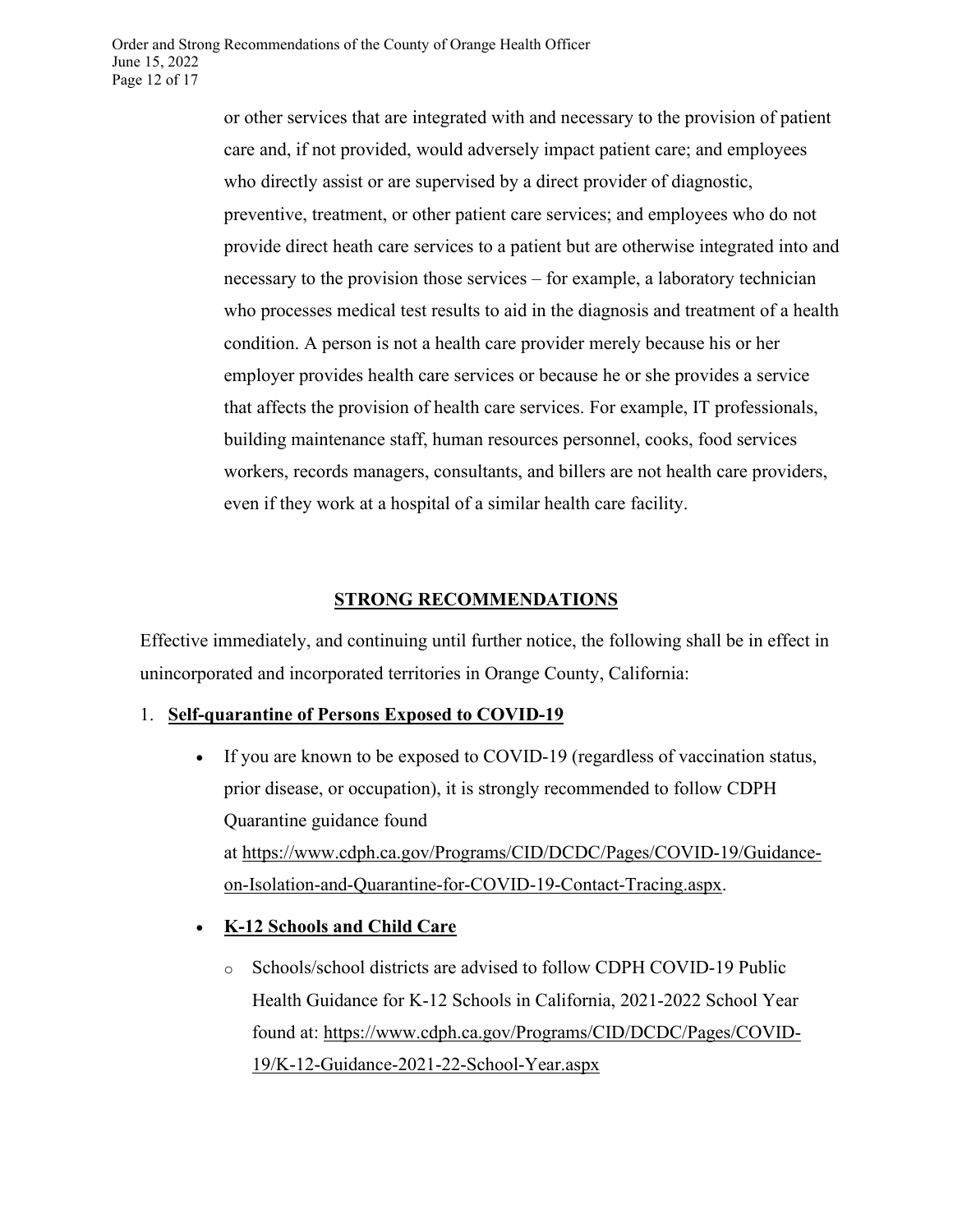o Child care providers and programs are advised to follow CDPH Guidance for Child Care Providers and Programs found at: [https://www.cdph.ca.gov/Programs/CID/DCDC/Pages/COVID-19/Child-](https://www.cdph.ca.gov/Programs/CID/DCDC/Pages/COVID-19/Child-Care-Guidance.aspx)[Care-Guidance.aspx.](https://www.cdph.ca.gov/Programs/CID/DCDC/Pages/COVID-19/Child-Care-Guidance.aspx)

### • **Workplaces**

o In workplaces, employers are subject to the Cal/OSHA COVID-19 Prevention Emergency Temporary Standards (ETS) or in some workplaces the Cal/OSHA Aerosol Transmissible Diseases (ATD) Standard (PDF) and should consult those regulations for additional applicable requirements, as modified by the Governor's Executive Order N-5-22. Additional information about how CDPH isolation and quarantine guidance affects ETS-covered workplaces may be found in Cal/OSHA FAQs.

*Exposed to COVID-19 or exposure to COVID-19* means sharing the same indoor space (e.g. home, clinic waiting room, airplane, etc.) for a cumulative total of 15 minutes or more over a 24-hour period (for example, three individual 5- minute exposures for a total of 15 minutes) during an infected person's (laboratory-confirmed or a clinical diagnosis) infectious period.

- 2. **For Vulnerable Populations**. In general, the older a person is, the more health conditions a person has, and the more severe the conditions, the more important it is to take preventive measures for COVID-19 such as getting vaccinated, including boosters, social distancing and wearing a mask when around people who don't live in the same household, and practicing hand hygiene. For more information see [https://www.cdc.gov/coronavirus/2019-ncov/need-extra-precautions/people-with](https://www.cdc.gov/coronavirus/2019-ncov/need-extra-precautions/people-with-medical-conditions.html)[medical-conditions.html.](https://www.cdc.gov/coronavirus/2019-ncov/need-extra-precautions/people-with-medical-conditions.html)
- 3. **COVID-19 Vaccination for County Residents**. All Orange County residents should receive COVID-19 vaccination in accordance with the Federal Food and Drug Administration (FDA) and CDC guidance. Minors, who are eligible to receive COVID-19 vaccination in accordance with the applicable CDC guidelines, should be vaccinated in the presence of their parent or legal guardian.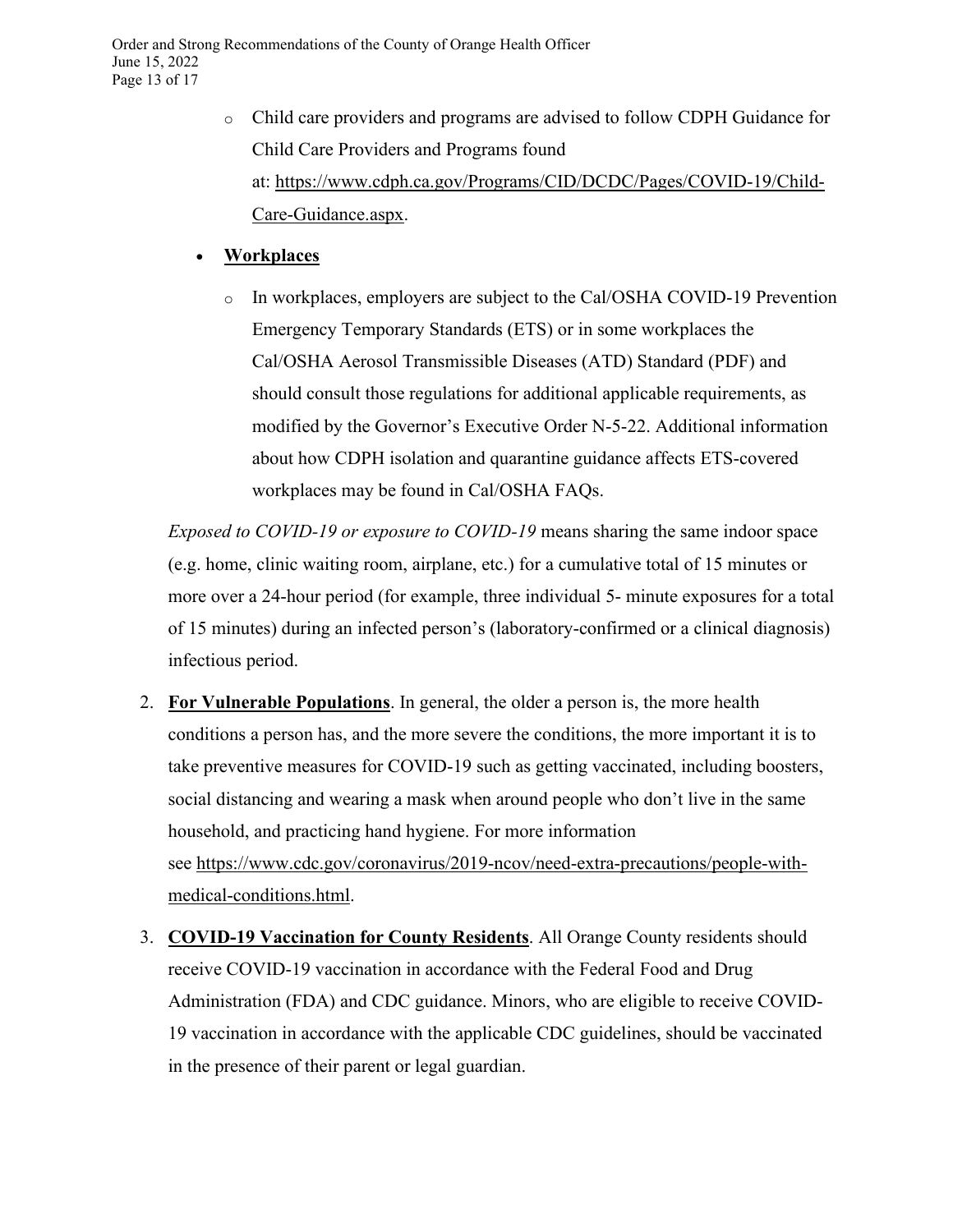CDC Guidance can be found at: [https://www.cdc.gov/coronavirus/2019](https://www.cdc.gov/coronavirus/2019-ncov/vaccines/recommendations/specific-groups.html) [ncov/vaccines/recommendations/specific-groups.html](https://www.cdc.gov/coronavirus/2019-ncov/vaccines/recommendations/specific-groups.html)

- 4. **Seasonal Flu Vaccination for County Residents**. All County residents who are six months of age or older should obtain the seasonal flu vaccination unless a medical or religious exemption applies.
- 5. **COVID-19 Vaccination and Testing for Emergency Medical Technicians, Paramedics and Home Healthcare Providers**. To help prevent transmission of COVID-19, it is strongly recommended that all Emergency Medical Technicians, Paramedics, and Home Healthcare Providers (including In Home Supportive Services Program workers) remain up to date as defined by CDC with COVID-19 vaccination. CDC Guidance can be found at: [https://www.cdc.gov/coronavirus/2019](https://www.cdc.gov/coronavirus/2019-ncov/vaccines/recommendations/specific-groups.html) [ncov/vaccines/recommendations/specific-groups.html](https://www.cdc.gov/coronavirus/2019-ncov/vaccines/recommendations/specific-groups.html)
- 6. Furthermore, it is strongly recommended that all unvaccinated Emergency Medical Technicians, Paramedics, and Home Healthcare Providers (including In Home Supportive Services Program workers) undergo at least twice weekly testing for COVID-19 until such time they are fully vaccinated.

## **GENERAL PROVISIONS**

- 1. The Orders and Strong Recommendations, above, shall not supersede any conflicting or more restrictive orders issued by the State of California or federal government. If any portion of this document or the application thereof to any person or circumstance is held to be invalid, the remainder of the document, including the application of such part or provision to other persons or circumstances, shall not be affected and shall continue in full force and effect. To this end, the provisions of the orders and strong recommendations are severable.
- 2. The Orders contained in this document may be enforced by the Orange County Sheriff or Chiefs of Police pursuant to California Health and Safety Code section 101029, and California Government Code sections 26602 and 41601. A violation of a health order is subject to fine, imprisonment, or both (California Health and Safety Code section 120295).

## **REASONS FOR THE ORDERS AND STRONG RECOMMENDATIONS**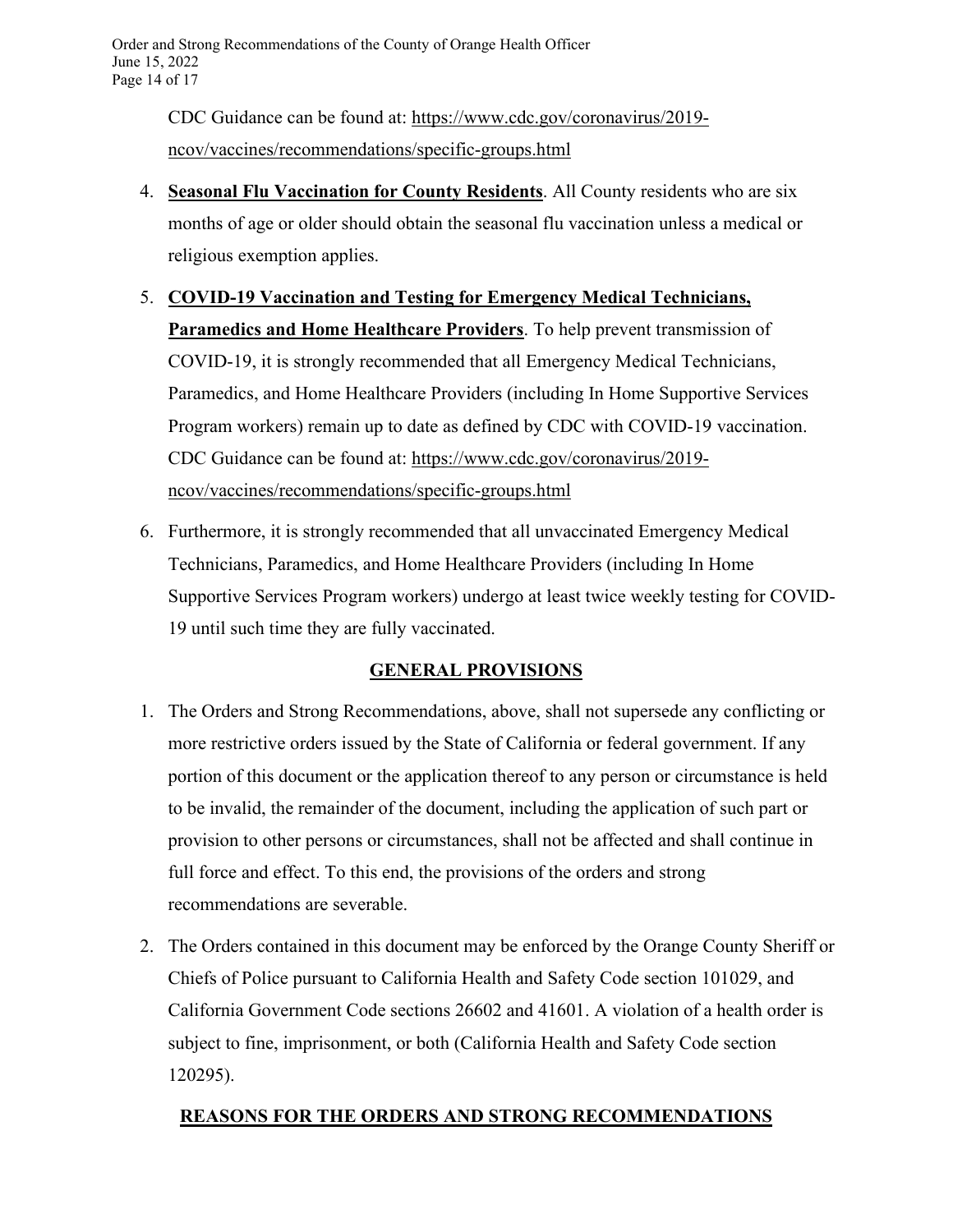- 1. On February 26, 2020, the County of Orange Health Officer declared a Local Health Emergency based on an imminent and proximate threat to public health from the introduction of COVID-19 in Orange County.
- 2. On February 26, 2020, the Chairwoman of the Board of Supervisors, acting as the Chair of Emergency Management Council, proclaimed a Local Emergency in that the imminent and proximate threat to public health from the introduction of COVID-19 created conditions of extreme peril to the safety of persons and property within the territorial limits of Orange County.
- 3. On March 2, 2020, the Orange County Board of Supervisors adopted Resolutions No. 20- 011 and No. 20-012 ratifying the Local Health Emergency and Local Emergency, referenced above.
- 4. On March 4, 2020, the Governor of the State of California declared a State of Emergency to exist in California as a result of the threat of COVID-19.
- 5. As of March 23, 2022, the County has reported a total of 546,125 recorded confirmed COVID-19 cases and 6,857 of COVID-19 related deaths.
- 6. As of June 15, 2022, the County has reported a total of 586,120 recorded confirmed COVID-19 cases and 7,076 of COVID-19 related deaths.
- 7. Safe and effective authorized COVID-19 vaccines are recommended by the CDC. According to CDC, anyone infected with COVID-19 can spread it, even if they do NOT have symptoms. The novel coronavirus is spread in 3 ways: 1) Breathing in air when close to an infected person who is exhaling small droplets and particles that contain the virus. 2) Having these small droplets and particles that contain virus land on the eyes, nose, or mouth, especially through splashes and sprays like a cough or sneeze. 3) Touching eyes, nose, or mouth with hands that have the virus on them. See [https://www.cdc.gov/coronavirus/2019-ncov/prevent-getting-sick/how-covid-](https://www.cdc.gov/coronavirus/2019-ncov/prevent-getting-sick/how-covid-spreads.html)

[spreads.html.](https://www.cdc.gov/coronavirus/2019-ncov/prevent-getting-sick/how-covid-spreads.html)

8. The CDPH issued a revised Guidance for the Use of Face Coverings, effective April 20, 2022, available at: [https://www.cdph.ca.gov/Programs/CID/DCDC/Pages/COVID-](https://www.cdph.ca.gov/Programs/CID/DCDC/Pages/COVID-19/guidance-for-face-coverings.aspx)[19/guidance-for-face-coverings.aspx.](https://www.cdph.ca.gov/Programs/CID/DCDC/Pages/COVID-19/guidance-for-face-coverings.aspx)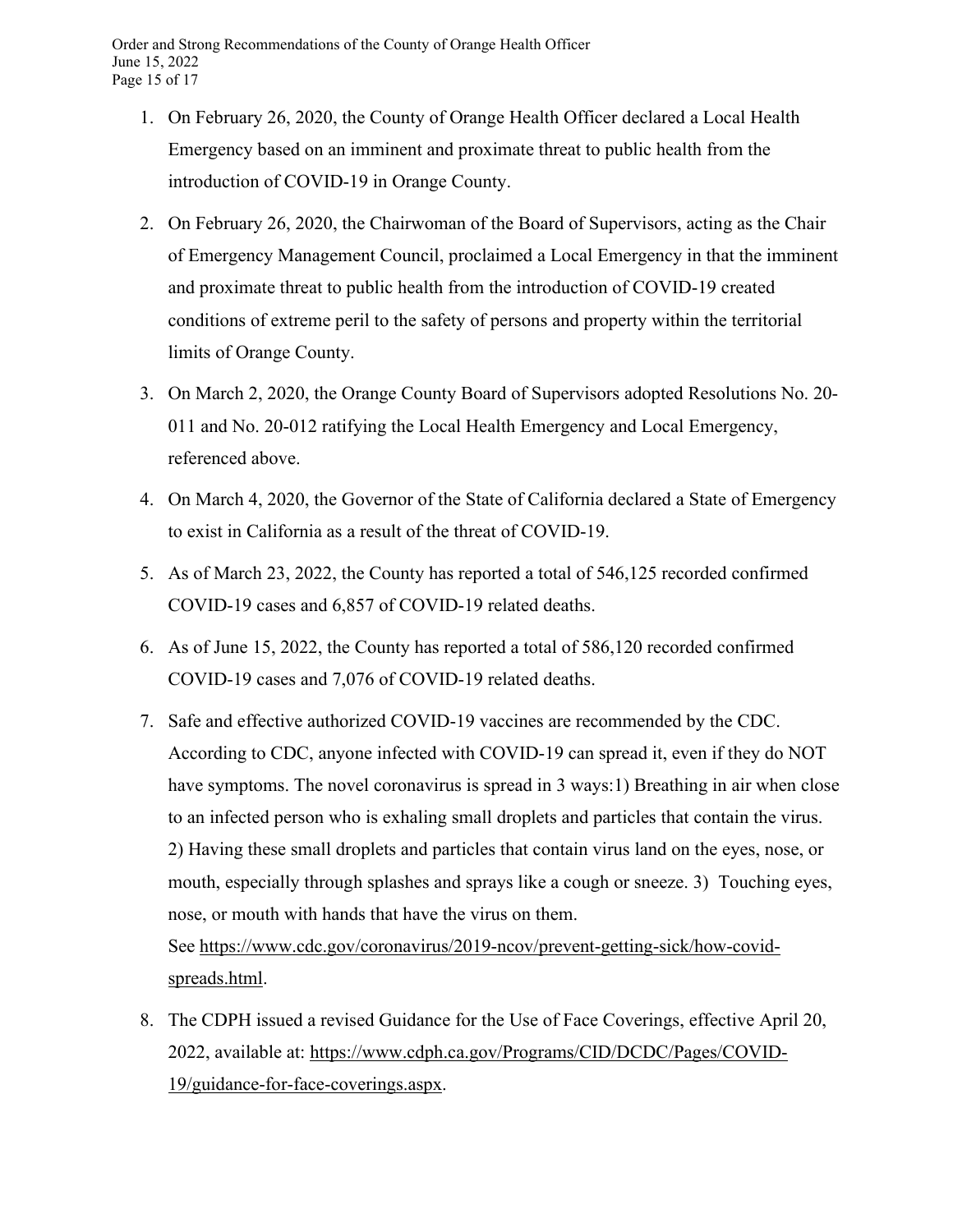- 9. According to the CDC and CDPH, older adults, individuals with medical conditions, and pregnant and recently pregnant persons are at higher risk of severe illness when they contract COVID-19. See [https://www.cdc.gov/coronavirus/2019-ncov/need-extra](https://www.cdc.gov/coronavirus/2019-ncov/need-extra-precautions/index.html)[precautions/index.html](https://www.cdc.gov/coronavirus/2019-ncov/need-extra-precautions/index.html)
- 10. The Orders and the Strong Recommendations contained in this document are based on the following facts, in addition to the facts stated under the foregoing paragraphs: (i) Safe and effective FDA authorized COVID-19 vaccines have become widely available, but newer circulating variants are demonstrating immune escape (ii) the current consensus among public health officials for slowing down the transmission of and avoiding severe COVID illness for at-risk persons is to complete a COVID-19 vaccination series and receive a booster if eligible, wear well-fitted mask in poorly ventilated settings when around others outside of their household, practice distancing, frequently wash hands with soap (iii) some individuals who contract COVID-19 have no symptoms or have only mild symptoms and so are unaware that they carry the virus and are transmitting it to others; (iv) older adults and individuals with medical conditions are at higher risk of severe illness- (v) individuals at higher risk for severe illness should seek medical attention for consideration of COVID therapeutics to reduce risk of hospitalization or death; (vi) sustained COVID-19 community transmission continues to occur; (vii) the age, condition, and health of a portion of Orange County's residents place them at risk for serious health complications, including hospitalization and death, from COVID-19; (vii) younger and otherwise healthy people are also at risk for serious negative health outcomes and for transmitting the novel coronavirus to others.
- 11. The orders and strong recommendations contained in this document are necessary and less restrictive preventive measures to control and reduce the spread of COVID-19 in Orange County, help preserve critical and limited healthcare capacity in Orange County and save the lives of Orange County residents.
- 12. The California Health and Safety Code section 120175 requires the County of Orange Health Officer knowing or having reason to believe that any case of a communicable disease exists or has recently existed within the County to take measures as may be necessary to prevent the spread of the disease or occurrence of additional cases.